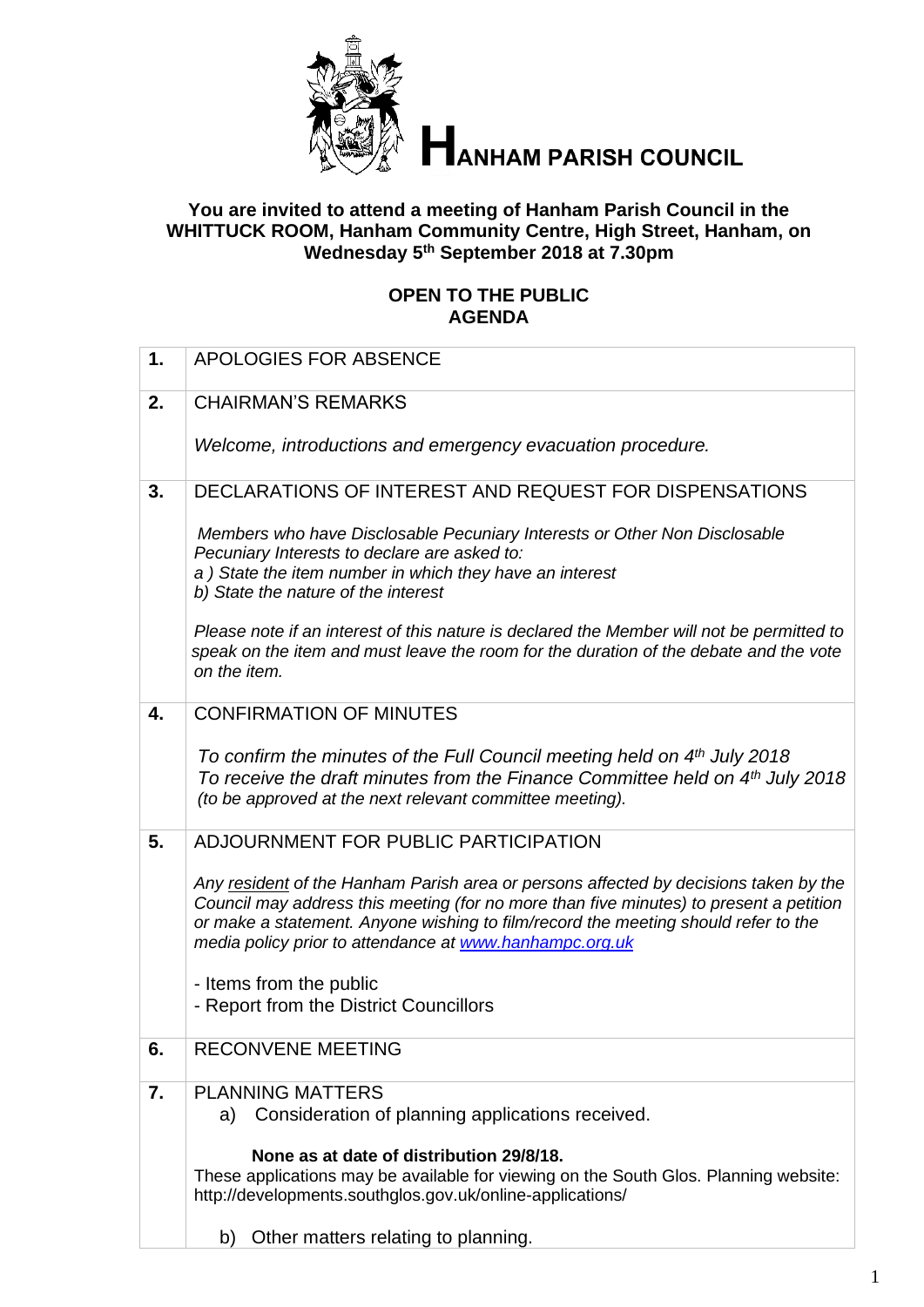| 8.  | <b>FINANCE</b>                                                                                                                                                                                                                                                                |
|-----|-------------------------------------------------------------------------------------------------------------------------------------------------------------------------------------------------------------------------------------------------------------------------------|
|     | a) Verbal financial report from the Chair of Finance<br>b) To discuss a forward plan for projects/grants from existing funds including<br>Hanham Business Partnership.<br>To authorise payment of accounts from the schedule provided<br>C)                                   |
| 9.  | REVIEW SEASONAL PLANTING                                                                                                                                                                                                                                                      |
|     | To consider a request from Alison Brown, Landscape Architect, Community<br>Spaces, South Gloucestershire Council, to visit this council to discuss the<br>possibility of changing the bedding on the roundabout to perennial planting<br>instead. (Initial cost implication). |
| 10. | DEAN WALK, PANORAMIC VIEW                                                                                                                                                                                                                                                     |
|     | To consider a request to replace the dog bin in this location with a general<br>waste bin to reduce the litter issues. (Cost implication to this council).                                                                                                                    |
| 11. | <b>PARISH DEFIBRILLATOR</b>                                                                                                                                                                                                                                                   |
|     | Community Heartbeat Trust, a national charity, now provide support for regular<br>checks of the Defibrillator with the designated Guardian. Consider a donation<br>towards this service.                                                                                      |
| 12. | <b>MATTERS ARISING</b>                                                                                                                                                                                                                                                        |
|     | On-going issues from previous meetings.                                                                                                                                                                                                                                       |
|     | a) Data Protection Officer, SLCC update on government legislation<br>b) Remembrance Service<br>c) Newsletter                                                                                                                                                                  |
| 13. | REPORTS FROM PARISH COUNCIL REPRESENTATIVES FROM OTHER<br><b>MEETINGS</b>                                                                                                                                                                                                     |
|     | Brief verbal presentation, with a copy of the full report to the Clerk if necessary.                                                                                                                                                                                          |
| 14. | CORRESPONDENCE FROM SOUTH GLOS COUNCIL                                                                                                                                                                                                                                        |
| 15. | <b>CORRESPONDENCE FROM OTHER SOURCES</b>                                                                                                                                                                                                                                      |
| 16. | <b>MEMBERS POINTS OF INFORMATION</b>                                                                                                                                                                                                                                          |
|     | All matters to be notified to the Chair prior to the meeting.                                                                                                                                                                                                                 |
| 17. | DATE OF NEXT MEETING                                                                                                                                                                                                                                                          |

………………………………………………………………..Clerk to the Council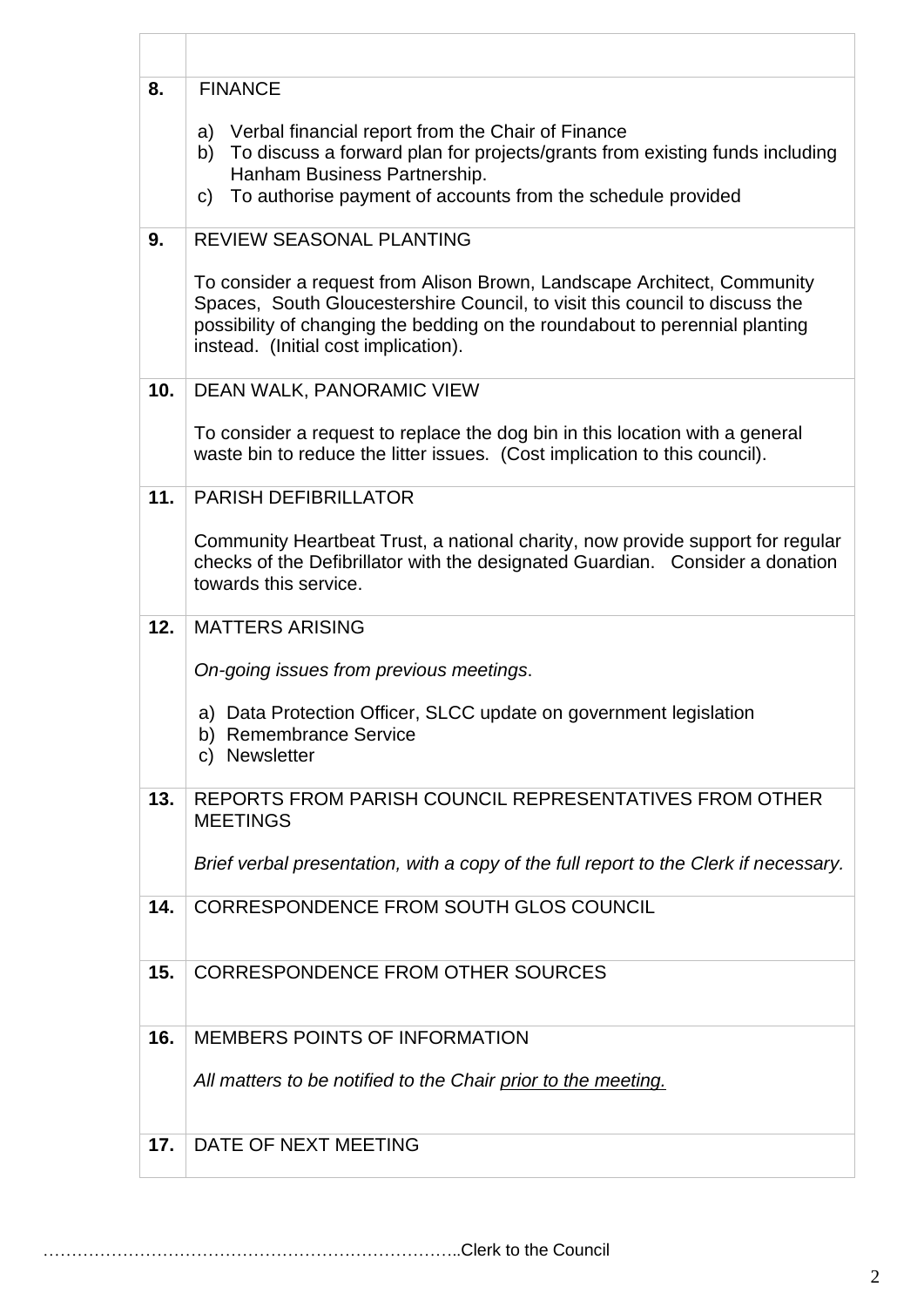# **HANHAM PARISH COUNCIL**

# **ACCOUNTS FOR PAYMENT** AS AT 28<sup>th</sup> August 2018 TO BE AUTHORISED AT FULL COUNCIL MEETING OF 5<sup>th</sup> September 2018

#### **---- Payments approved by authorised signatories during summer recess**

**£**

| <b>PAID</b> | Apre Surfacing, quarterly clean bus shelter (month of April) | 36.00    |
|-------------|--------------------------------------------------------------|----------|
| <b>PAID</b> | Apre Surfacing, clean bus shelter (month of July)            | 36.00    |
| <b>PAID</b> | Creative Youth Network, Friday Night Project                 | 937.50   |
| <b>PAID</b> | Hanham Community Centre, room hire fees                      | 177.00   |
| <b>PAID</b> | AED Locator, replacement defibrillator battery               | 118.80   |
| <b>PAID</b> | Konica Minolta, copier rental fees                           | 47.30    |
| <b>PAID</b> | Banes Council Avon Pension Fund, August payment              | 531.45   |
| <b>PAID</b> | HMRC. August payment, monthly tax and NI                     | 255.68   |
| <b>PAID</b> | <b>Clerks salary for August</b>                              | 1,182.03 |

## **Automated Payments Due**

F

| Due | HMRC - monthly tax and NI        | 255.48 |
|-----|----------------------------------|--------|
| Due | Banes Council: Avon Pension Fund | 531.45 |

# **Automated Payments to Clerk**

| Due<br>$\blacksquare$<br>$\overline{\phantom{a}}$<br>$\qquad \qquad \blacksquare$          | N. Little - mileage claim for car journeys relating to<br>parish business.<br>postage fees, reimbursement<br>Quarterly claim for parish internet use from<br>Clerks private line<br>Office supplies, printer ink, copier paper etc |         |  |  |
|--------------------------------------------------------------------------------------------|------------------------------------------------------------------------------------------------------------------------------------------------------------------------------------------------------------------------------------|---------|--|--|
|                                                                                            |                                                                                                                                                                                                                                    | 1.60    |  |  |
|                                                                                            |                                                                                                                                                                                                                                    |         |  |  |
|                                                                                            |                                                                                                                                                                                                                                    | 6.06    |  |  |
|                                                                                            |                                                                                                                                                                                                                                    | 18.00   |  |  |
|                                                                                            |                                                                                                                                                                                                                                    | 114.07  |  |  |
|                                                                                            | Automated Payment due to N Little in respect of the above.                                                                                                                                                                         | Council |  |  |
|                                                                                            | meetings will be held remotely alternate months via Zoom video conferencing.                                                                                                                                                       |         |  |  |
|                                                                                            |                                                                                                                                                                                                                                    |         |  |  |
| Meeting invitation details will be provided on the agenda for that meeting once published. |                                                                                                                                                                                                                                    |         |  |  |
| 139.73                                                                                     |                                                                                                                                                                                                                                    |         |  |  |

**------**